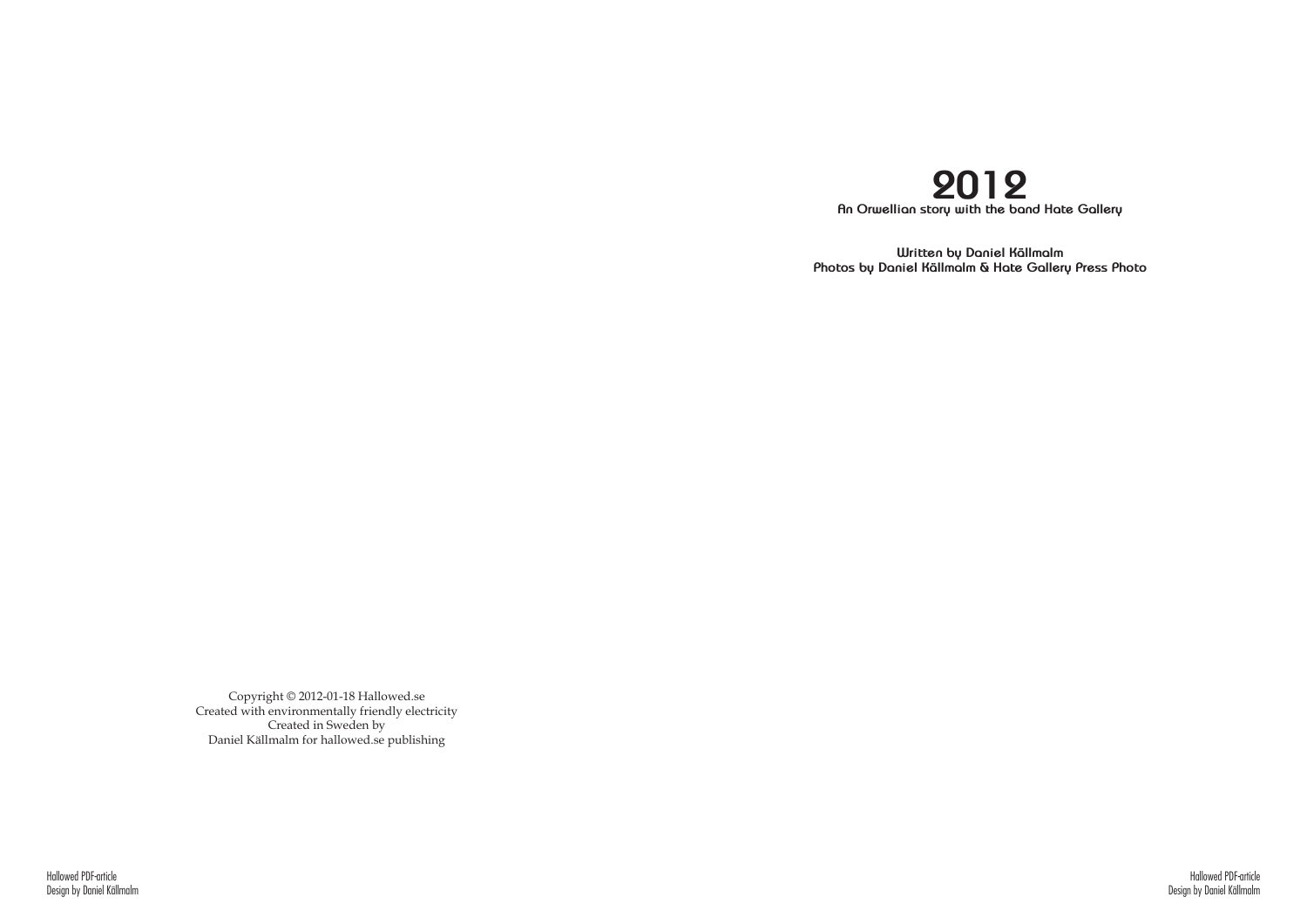

**A cold day in the winter half of the year, Janne Jarvis walks with his hands in his pockets to keep his warm. The cars passing behind him, everywhere the security cameras watching his every move and tracking him on his walk through the city. The eyes of the billboard burning in his back as well, everywhere the signs of him being watched and yet no one seems to notice. For Janne the only thing missing is the posters with the face saying Big Brother Is Watching You.**

Only in Great Britain the<br>number of so called CC-<br>TV-surveillance cameras<br>are estimated to almost two milnumber of so called CC-TV-surveillance cameras are estimated to almost two million and they are present everywhere, in public transportation, parking lots, parks, public places like squares and such, in stores and other buildings. They are according to the home office in the UK being used to track suspici-

ous behaviour, keeping track of people and such, all in the name of protecting the everyday citizen from terrorists and crime. In 2009 they introduced an "Internet Eyes" website where the UK government pays people to watch CCTV cameras to detect crimes something that civil rights movements see as distasteful and a worrying development.

Janne Jarvis of Hate Gallery, a band who's name is a wordplay on the Tate Galley name, is a very big fan of George Orwell who back in the forties wrote about such a world that our is evolving into, with no privacy and always watched no matter what we do. This message is one that Janne Jarvis is telling us on his latest Hate Gallery album "Viva La Resistance". With music inspired by bands like Killing Joke, Black Sabbath and such bands that stay true to their kind of music and completely original, Janne is trying to spread his message and tell these stories.

- I'm a big, big fan of George Orwell and I think he was the last great true prophet that walked the Earth and I think that a lot of those things he spoke about are slowly happening.

One of the things Orwell prophesied in his book 1984 was the telescreen, a two way device used to spread propaganda but also to watch over the people in their homes. This device actually exist today and a very big number of people are using it, and by their own free will. Chances are that you already have this device and voluntarily so, you have no objection to having your privacy invaded. This is what "Viva La Resistance" speaks of, of the world we live in today.

- It is about surveillance, about control, it's about the lack of freedom, it's about people's lack of understanding of how little control they have over their world and how they are willingly kind of giving up their information and their freedom without even thinking about it. You know I'm talking about everything from your iPhone applications to the cameras in the streets.

When looking at loss of freedom it there is not only surveillance in the way we see, several organisations are set up to listen

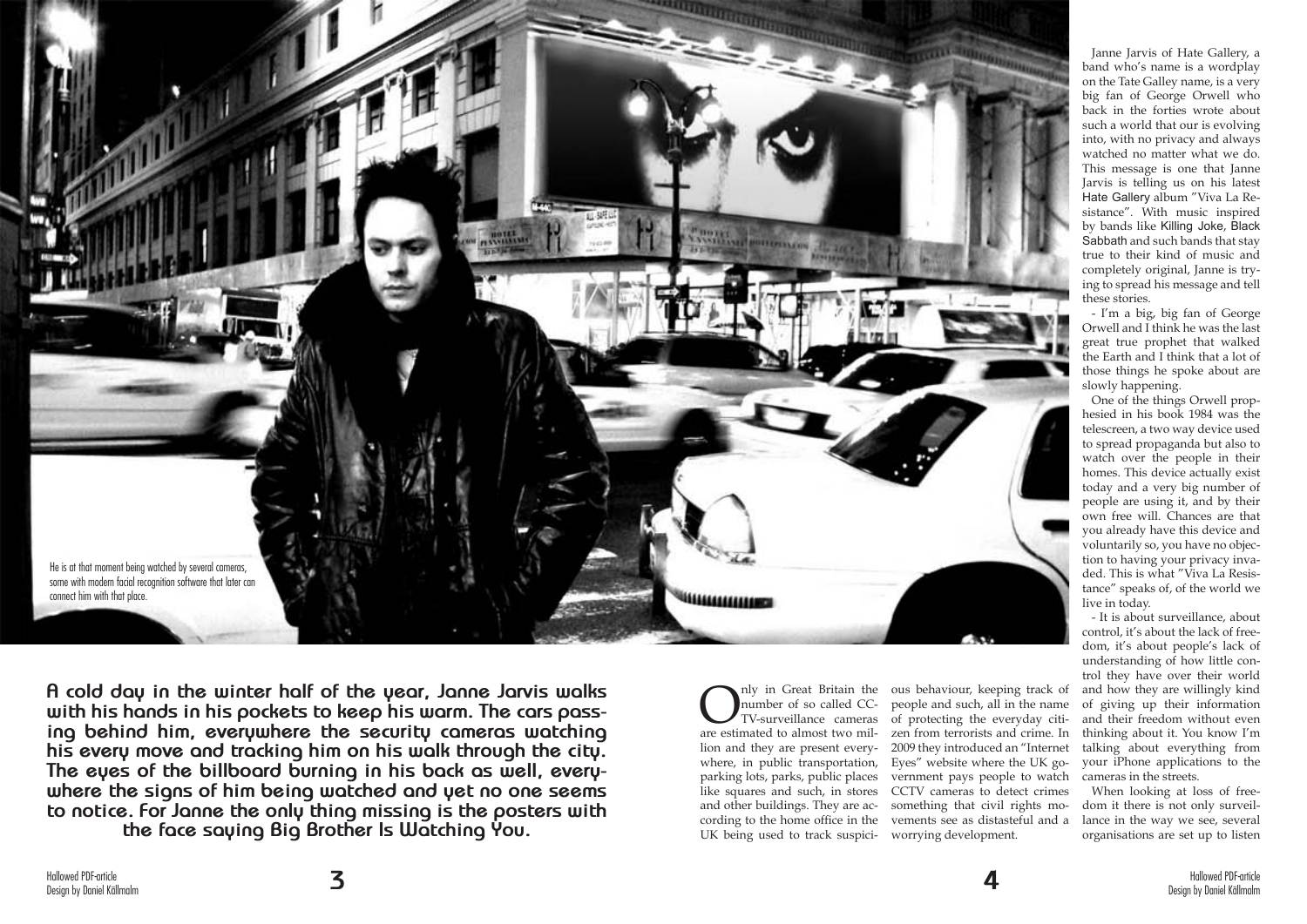to phone calls and read emails. In Sweden we have the FRA Law that allows the state to wiretap all phone calls and all internet traffic within the Swedish borders without any kind of warrant, kind of like the NSA does in the USA and what is happening in many other be demanded from the provi-Resistance" album looks at this and it is an angry record accormain mind of the band.

- And it is about opening up you eyes and fighting back while you still have the chance. It is angry, modern culture is worthless, music is worthless, what people consume musically has no value so it is a reaction to that I suppose.

Than all open and does not think<br>the knows more on the subject<br>than anyone else and believes anne does not want to patronise people and does not think he knows more on the subject that most people have a vague idea of what's going on and says that he doesn't want to preach his ideas to anyone and says that it is a rock'n'roll album.

countries as well. The "Viva La der by police or security forces. ding to Janne Jarvis who is the his music, because when looking But the government's or orga-think and the Orwellian ideas are nisation' grips of private lives are more true than most of us would is if it isn't too late already, in EU we have the Data Retention Directive which forces internet service providers to save IP-numbers and also email providers to save email data for a period of six to 24 months which can then Janne Jarvis wants to raise awareness and galvanise people with at what rights the governments have to control its citizens within its laws even in the so-called free world it is quite obvious according to Janne that we do not have much that can be called freedom anymore and governments have more control over us than we

quite strong now so the question like to think.

- It is a rock'n'roll album and it is about getting a reaction and about where people hear it they think "yeah, I agree with you", you know galvanising, bringing people together towards a common goal and that to me has always been the essence of great rock'n'roll anyway.

The subject of privacy and loss of freedom is a too big a subject to cover in one article about a rock band and it is a subject that Janne dwells upon. Not to a degree

that he looses sleep over it but he explains that it is worrying him, he worries for his future but also for future of his eventual children and says that it is one of the reasons for living in Sweden, he feels fairly safe there. But if we move away from the loss of freedom for this article now and look into the music of Hate Gallery and what we hear on the "Viva to ask it but you know you end La Resistance" album which may be about the subject of the Big yourself to somebody else but Brother states that we all live in but it is also a rock music album.

- There's some very heavy eighties influences on there's synths you know, but it is more rock'n'roll from a punk side of things than bluesy. There's not many bluesy big riffs on there, a more focused album as well. Janne explains.

ripping off on the album according to Janne who says he is allowed to rip them off a little but there are also Led Zeppelin influences as well but it is mainly rock from the punkier side of things if one is to believe Janne's estimation, but it is not his favourite question to describe his music.

- I hate that question, you have up always having to compare Killing Joke was an influence for this record and I hold my hands up and say that loud and proud. Compared to the debut album

it is a more mature album, it is not naive like the debut album was and "Viva La Resistance" is The debut "Compassion Fatigue"

There are also some Pink Floyd was more of a punk rock album think they would put those two - Because it does not fit into a category and I am very proud of that fact, it does confuse people. They hear some of the tracks and then they hear the ballads and I don't think there's many rock bands out there now that can actually, would do a ballad like *Love Shine On* and would do a track like *Viva La Resistance,* I don't

done in a very short space of time and "Viva La Resistance" is something completely different and it has something to say. Without comparing the music Janne compares the evolvement between his two albums to the one between the Metallica's "Kill 'em All" and "Ride the Lightning". But according to Janne there is a slight problem with the album being a bit atypical.